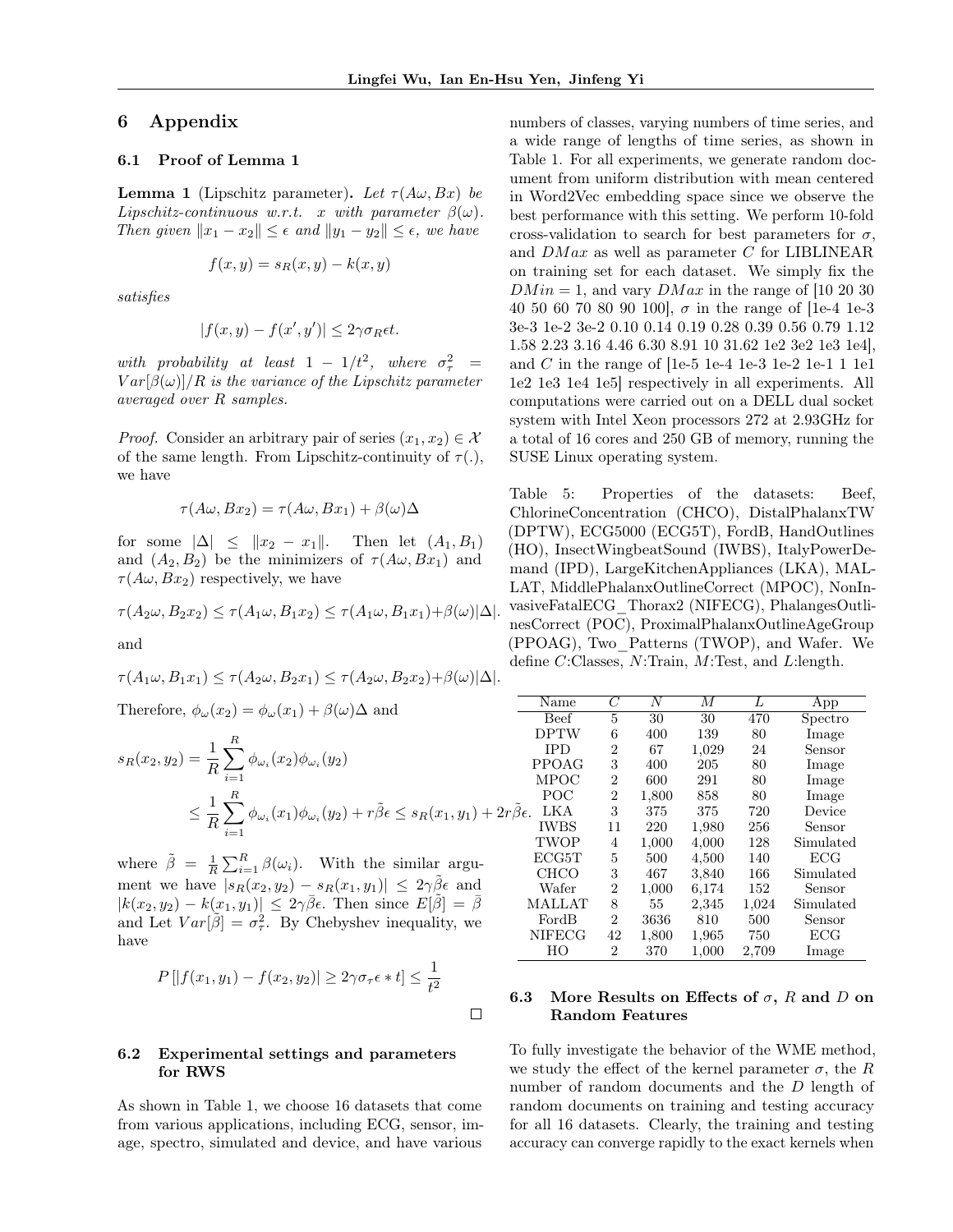varying R from 4 to 512, which confirms our analysis in Theory 1. When varying D from 10 to 100, we can see that in the majority of cases  $DMax = [10 40]$  generally yields a near-peak performance except FordB.

# 6.4 Parameters and Settings on Comparisons of Feature Representations

For TSEigen Hayashi et al. [2005], we implemented this method in Matlab where we apply SVD to compute *R* number of largest dominant components on the similar matrix computed using DTW. For TSMC Lei et al. [2017], we used their open source in code in Github: https://github.com/cecilialeiqi/SPIRAL. Since the default rank size of TSMC is 32, we keep all methods consistent with this setting to make a fair comparison. For all methods, we choose the parameter *C* by 10-fold cross validation on training data in LIBLINEAR on all 16 datasets.

# 6.5 Parameters and Settings on Comparisons for Large-Scale Classification

For 1NN-DTW and 1NN-DTWopt, we implemented them using Matlab internal fitcknn with DTW using the same C Mex file  $^2$  as our method RWS. Although our implementations may not be highly optimized, we believe the runtime comparisons among these methods are reasonably fair. For DTWF Kate [2016], we used their open source code  $3$ . To make a fair comparison with other methods, we set the window size as  $min(L/10, 40)$ . The feature representation generated by DTWF combines SAX, DTW, and DTW\_R where we use recommended parameter ranges  $n = [8 16 24]$ 32 40 48 56 64 72 80 96 112 128 144 160], *w* = [4 8, and  $a = \begin{bmatrix} 3 & 4 & 5 & 6 & 7 & 8 & 9 \end{bmatrix}$  for cross validation. For TGAK Cuturi [2011], we took their open source code <sup>4</sup> for the experiments. We choose recommended window size  $T = 0.25$  due to a good trade off between testing accuracy and computational time. We also perform cross validation to search for good kernel parameter  $\sigma$ in the range of [0.01, 0.033, 0.066, 0.1, 0.33, 0.66, 1, 3.3, 6.6, 10] and the LIBLINEAR parameter *C* in the range of [1e-5 1e-4 1e-3 1e-2 1e-1 1 1e1 1e2 1e3 1e4 1e5 1e6].

# <sup>2</sup>https://www.mathworks.com/matlabcentral/ fileexchange/43156-dynamic-time-warping\T1\ textendashdtw- <sup>3</sup>https://people.uwm.edu/katerj/timeseries/

## 6.6 Parameters and Settings on Comparisons for Large-Scale Clustering

For KMeans-DTW Petitjean et al. [2011], we used the public available python code  $5$ , which also implements LB Keogh lower bound with DTW. However, the efficiency of python code may be significantly worse than C mex file of DTW we used, which could be the reason we observed larger margin speedup compared to 1NN-DTW. Nevertheless, note that the computational complexity of RWS over Kmeans-DTW reduces from quadratic complexity to linear complexity. For CLDS Li and Prakash [2011], we used the open source code published by authors  $\epsilon^6$ . We choose the parameter *C* by cross validation while using recommended parameters for generating the representations on all datasets. For K-Shape Paparrizos and Gravano [2015], we used the public available python code<sup> $7$ </sup>. Similarly, we choose the parameter *C* by cross validation while using recommended parameters for generating the representations on all datasets.

<sup>4</sup>http://marcocuturi.net/GA.html

 $5$ https://github.com/alexminnaar/<br>time-series-classification-and-clustering  $^6$ http://www.cs.cmu.edu/~./leili/software.html <sup>7</sup>https://github.com/Mic92/kshape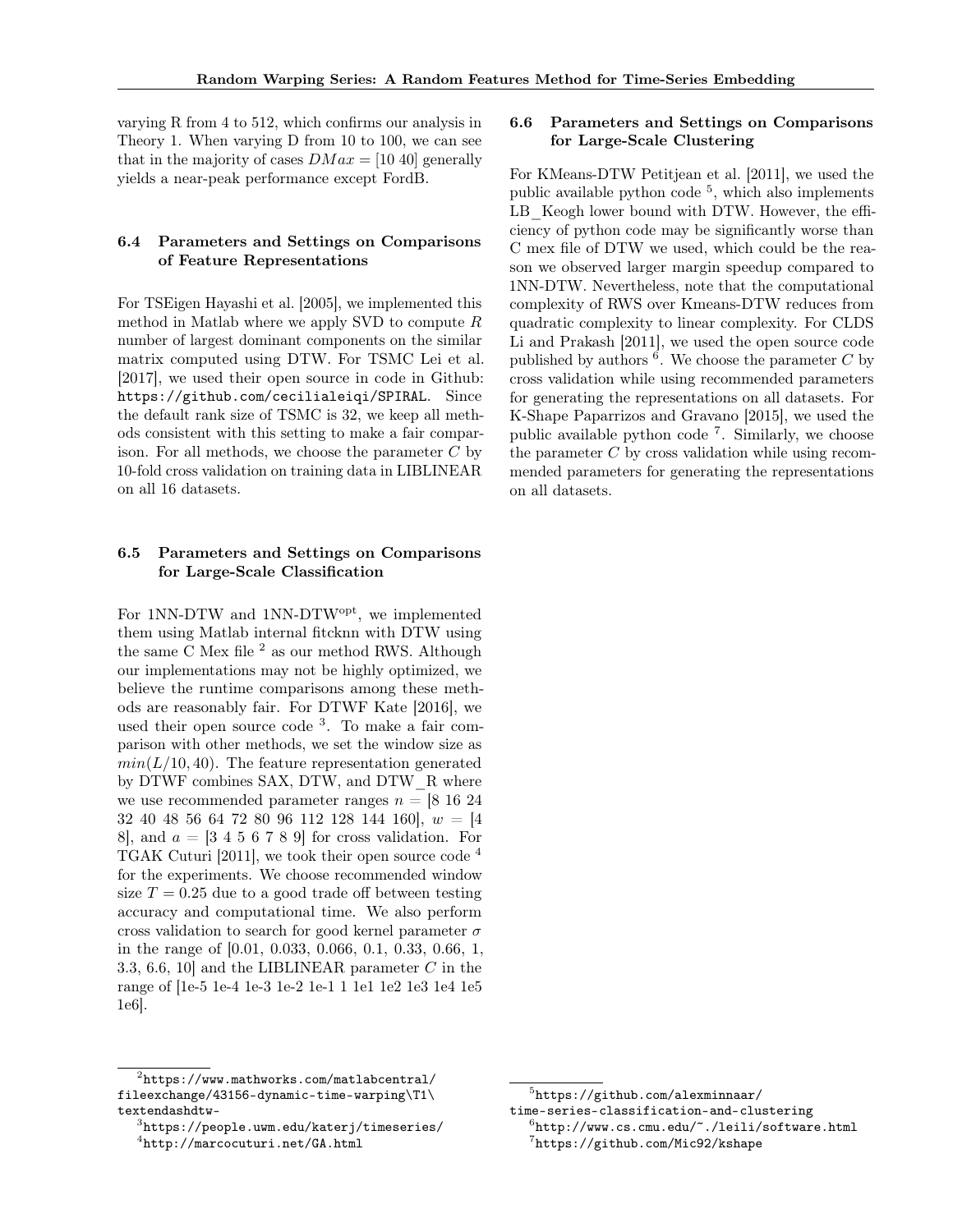

Figure 5: Train (Blue) and test (Red) accuracy when varying  $\sigma$  with fixed *D* and *R*. We denote  $D = DMax/2$ .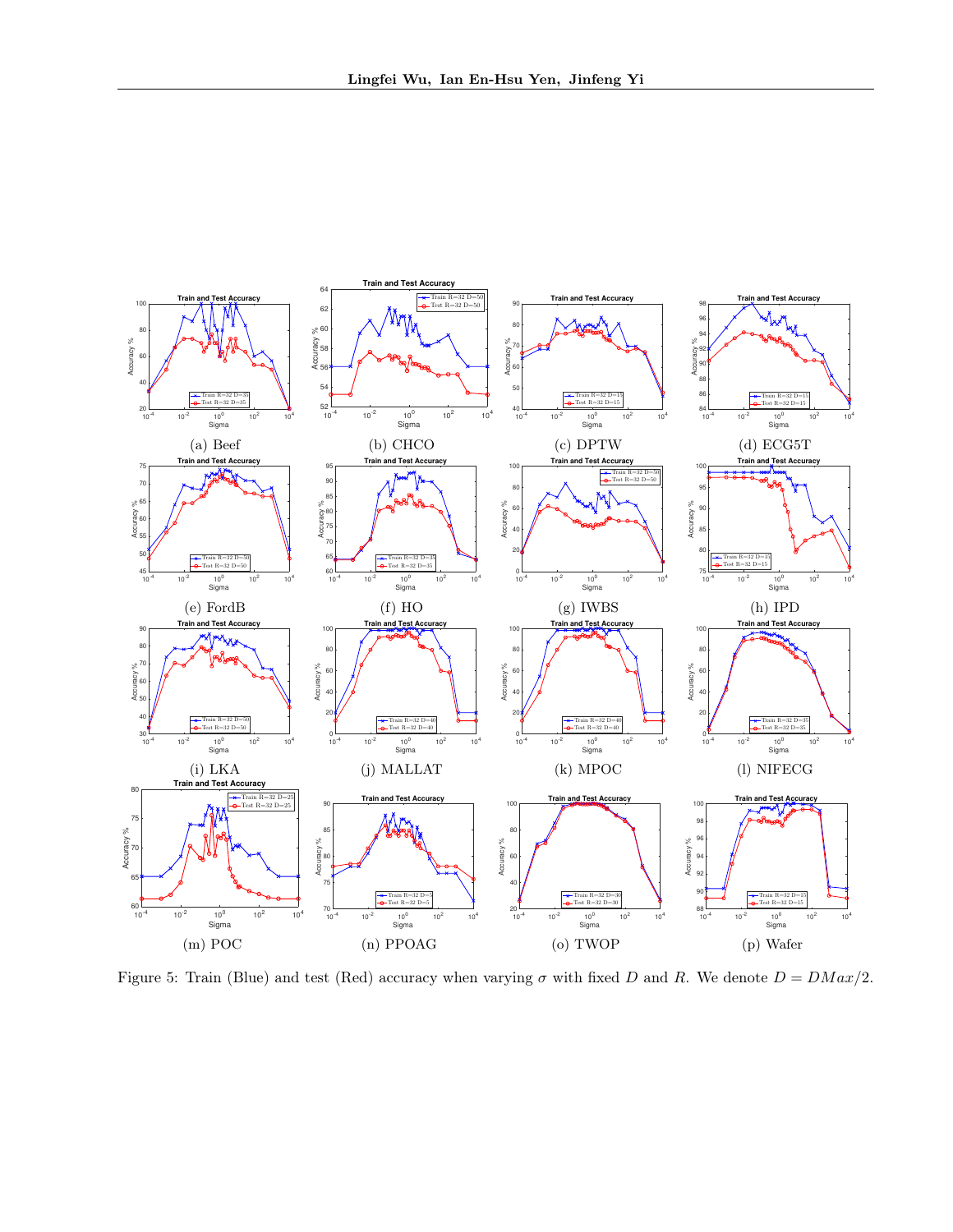

Figure 6: Train (Blue) and test (Red) accuracy when varying R with fixed  $\sigma$  and D. We denote  $D = DMax/2$ .